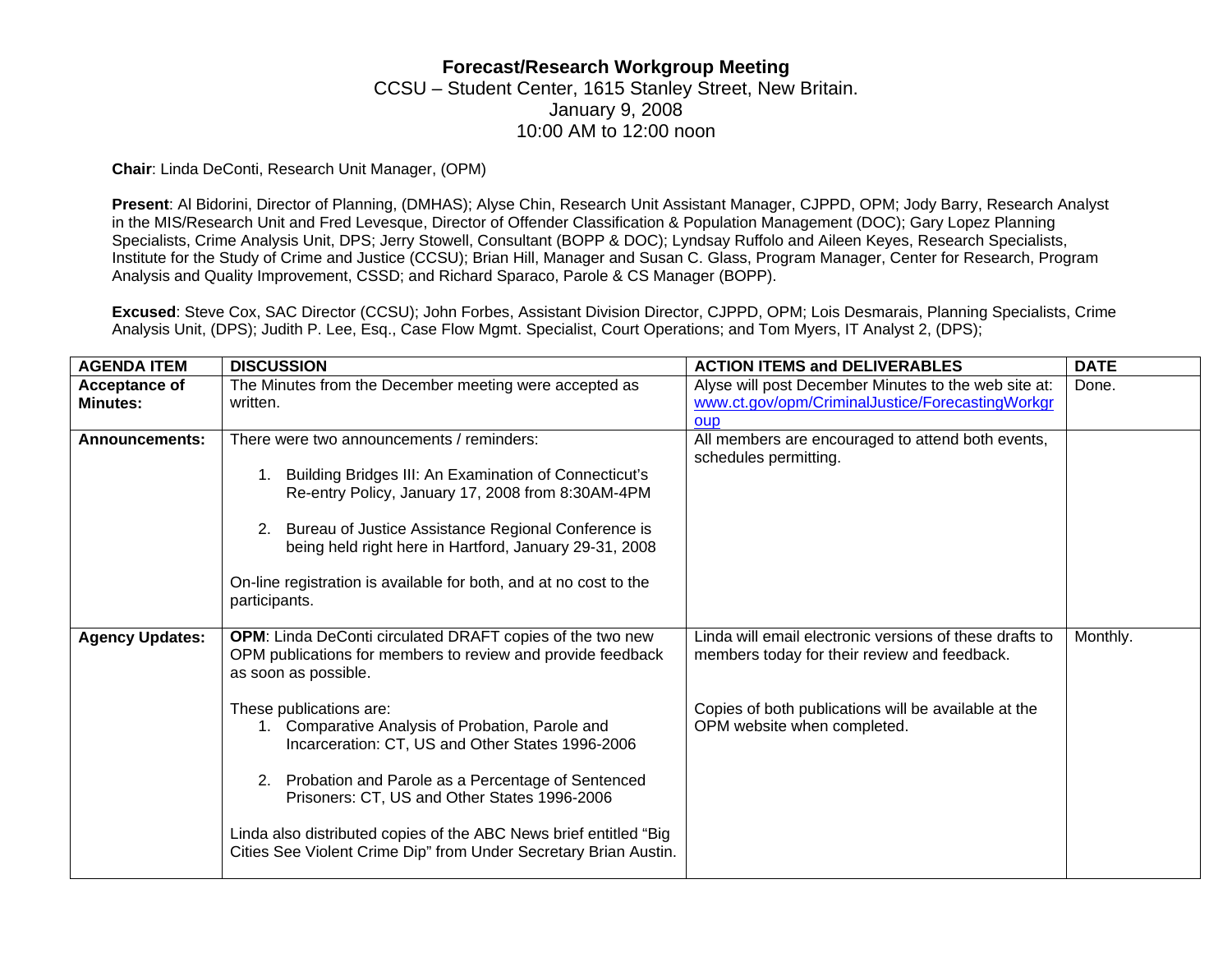| <b>Agency Updates</b><br>Electronic copy of agency update received.<br>Monthly.<br><b>BOPP:</b> Rich Sparaco reported that prior to the Cheshire<br><b>Continued:</b><br>Thanks.<br>Incident and subsequent ban on "violent" offenders:                                                                                                                                                                                                                                                                                                                                                                                                                                                                                                                                                                                                                                                                                                                                                                                                                                                                                                                                                                                                                                                                                                                                                                                                                                                                                                          |  |
|--------------------------------------------------------------------------------------------------------------------------------------------------------------------------------------------------------------------------------------------------------------------------------------------------------------------------------------------------------------------------------------------------------------------------------------------------------------------------------------------------------------------------------------------------------------------------------------------------------------------------------------------------------------------------------------------------------------------------------------------------------------------------------------------------------------------------------------------------------------------------------------------------------------------------------------------------------------------------------------------------------------------------------------------------------------------------------------------------------------------------------------------------------------------------------------------------------------------------------------------------------------------------------------------------------------------------------------------------------------------------------------------------------------------------------------------------------------------------------------------------------------------------------------------------|--|
| 108 cases were heard on average by full panel hearings<br>(3 members) with 7 hearings per month;<br>157 cases were heard on average by administrative<br>reviews (3 member panels) with 4 hearings per month;<br>99 cases were heard for revocation and rescissions by<br>Hearing Officers and by the Board at subsequent<br>administrative reviews. (BOPP September 2006 - 2007)<br>Therefore the Board reviewed 364 cases with 11 hearing<br>dates per month resulting in a Parole grant rate of 85% per<br>month. This resulted in an average net <b>reduction</b> of 101<br>inmates per month.<br>Since the Cheshire Incident and the subsequent ban on<br>"violent" offenders coupled with the need to request P.S.I.'s<br>and Transcripts, there have been:<br>0 cases hear by full panel hearings<br>139 cases heard by administrative review panels and<br>$\bullet$<br>121 cases heard for revocation and rescissions with<br><b>Administrative Reviews expanded to 11 hearing dates</b><br>per month. (BOPP October - Dec 2007)<br>Therefore the Board was only able to review 260 cases and<br>the grant rate fell to 74%. This grant rate when coupled<br>with the reduction in cases heard as well as the increase in<br>parole revocations resulted in an average net <b>increase</b> of 10<br>inmates per month.<br>To date:<br>Approx 582 cases have been continued (432 full panel<br>cases and 150 Administrative Reviews/Re-Reviews<br>including revocation and rescissions)(October 2007<br>up to and through January 2008.) |  |
|                                                                                                                                                                                                                                                                                                                                                                                                                                                                                                                                                                                                                                                                                                                                                                                                                                                                                                                                                                                                                                                                                                                                                                                                                                                                                                                                                                                                                                                                                                                                                  |  |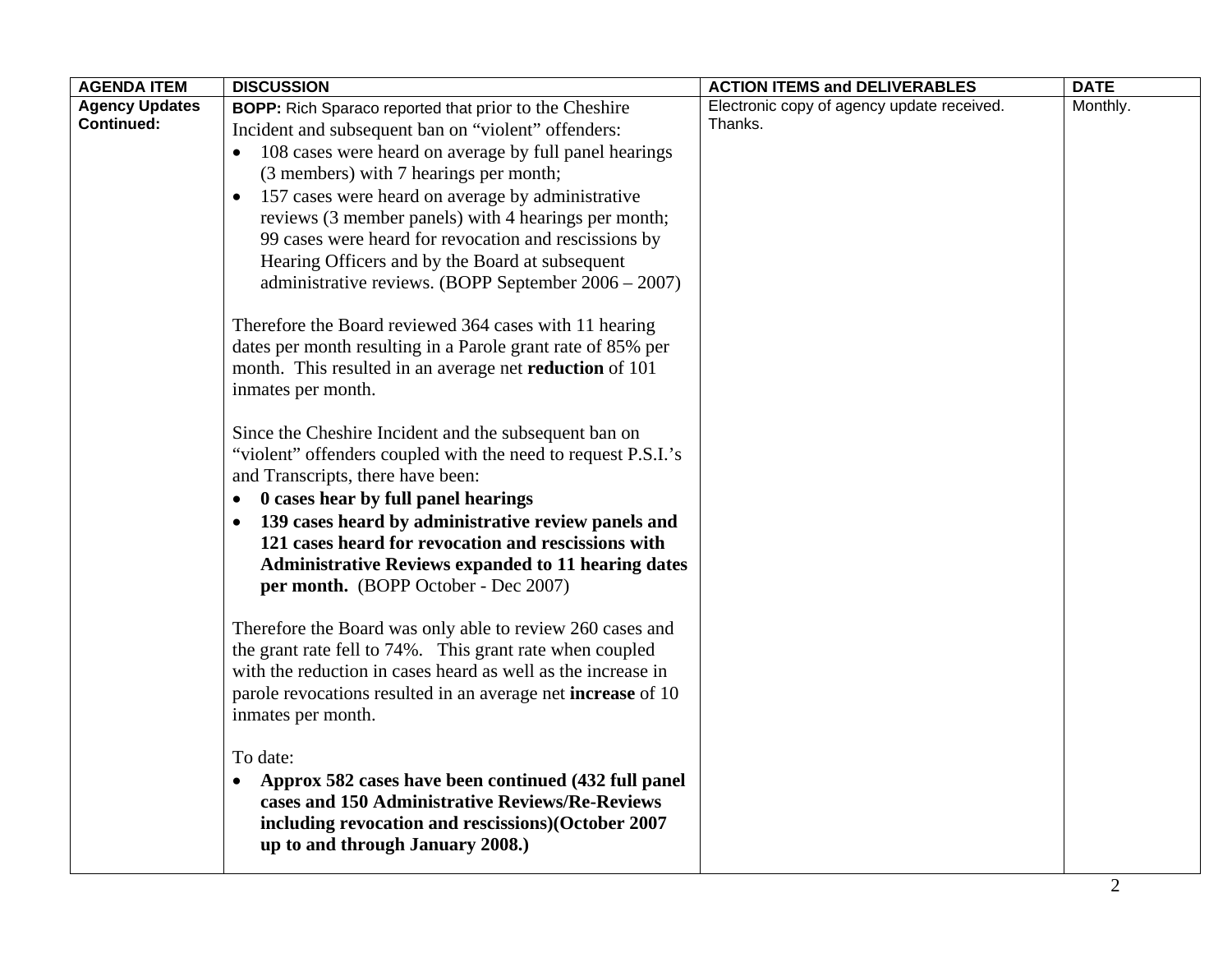| <b>AGENDA ITEM</b>   | <b>DISCUSSION</b>                                                                                                                                                                                                                                                                                                                                                                                                                                                                                              | <b>ACTION ITEMS and DELIVERABLES</b>       | <b>DATE</b>   |
|----------------------|----------------------------------------------------------------------------------------------------------------------------------------------------------------------------------------------------------------------------------------------------------------------------------------------------------------------------------------------------------------------------------------------------------------------------------------------------------------------------------------------------------------|--------------------------------------------|---------------|
| <b>Agency Update</b> | <b>BOPP</b> : Therefore, if the ban on violent offenders were lifted                                                                                                                                                                                                                                                                                                                                                                                                                                           |                                            |               |
| <b>Continued</b>     | on February 1, 2008, we would need an average of 7                                                                                                                                                                                                                                                                                                                                                                                                                                                             |                                            |               |
|                      | additional parole officers for four months (including one                                                                                                                                                                                                                                                                                                                                                                                                                                                      |                                            |               |
|                      | month for initial file preparations.) This would allow for the                                                                                                                                                                                                                                                                                                                                                                                                                                                 |                                            |               |
|                      | 17 additional hearing dates (3 member panels) to address the                                                                                                                                                                                                                                                                                                                                                                                                                                                   |                                            |               |
|                      | backlog that is resulting in the net monthly increase to the                                                                                                                                                                                                                                                                                                                                                                                                                                                   |                                            |               |
|                      | prison population.                                                                                                                                                                                                                                                                                                                                                                                                                                                                                             |                                            |               |
|                      |                                                                                                                                                                                                                                                                                                                                                                                                                                                                                                                |                                            |               |
|                      | For each additional month the ban is continued the prison                                                                                                                                                                                                                                                                                                                                                                                                                                                      |                                            |               |
|                      | population will be increased by approximately 120 inmates                                                                                                                                                                                                                                                                                                                                                                                                                                                      |                                            |               |
|                      | per month. This increase will continue for next seven                                                                                                                                                                                                                                                                                                                                                                                                                                                          |                                            |               |
|                      | months. Under the current circumstances with the ban on                                                                                                                                                                                                                                                                                                                                                                                                                                                        |                                            |               |
|                      | parole for violent offenders, Jerry Stowell estimates that the                                                                                                                                                                                                                                                                                                                                                                                                                                                 |                                            |               |
|                      | facility population will most likely exceed 20,000 by the end                                                                                                                                                                                                                                                                                                                                                                                                                                                  |                                            |               |
|                      | of March 2008 and possibly 20,800 by October 2008.                                                                                                                                                                                                                                                                                                                                                                                                                                                             |                                            |               |
|                      | CSSD: Brian Hill reported on the following CSSD Research and                                                                                                                                                                                                                                                                                                                                                                                                                                                   | Electronic copy of agency update received. | Each meeting. |
|                      | Evaluation initiatives:                                                                                                                                                                                                                                                                                                                                                                                                                                                                                        | Thanks.                                    |               |
|                      | 1. The two-year evaluation findings for the Probation Transition<br>Program and Technical Violation Unit were received by CSSD<br>from CCSU in mid-December. The special probation programs<br>have shown positive and long-term effects on technical violation<br>rates and subsequent incarceration rates when compared to a<br>matched historical comparison group. CSSD will be releasing the<br>two-year addendum report in January.<br>2. Research staff continues to support Judicial Branch efforts on |                                            |               |
|                      | the Sentencing Task Force, Governor's Sentencing and Parole<br>Review Task Force and the CJPAC. Many recommendations<br>were submitted as part of those groups.                                                                                                                                                                                                                                                                                                                                                |                                            |               |
|                      | 3. The first phase expansion of the Contractor Data Collection<br>System was completed on 12/31/07. There are now nearly fifty<br>provider programs under contract with the Judicial Branch who are<br>using the web-based data collection system. Phase II of the<br>expansion will commence this spring.                                                                                                                                                                                                     |                                            |               |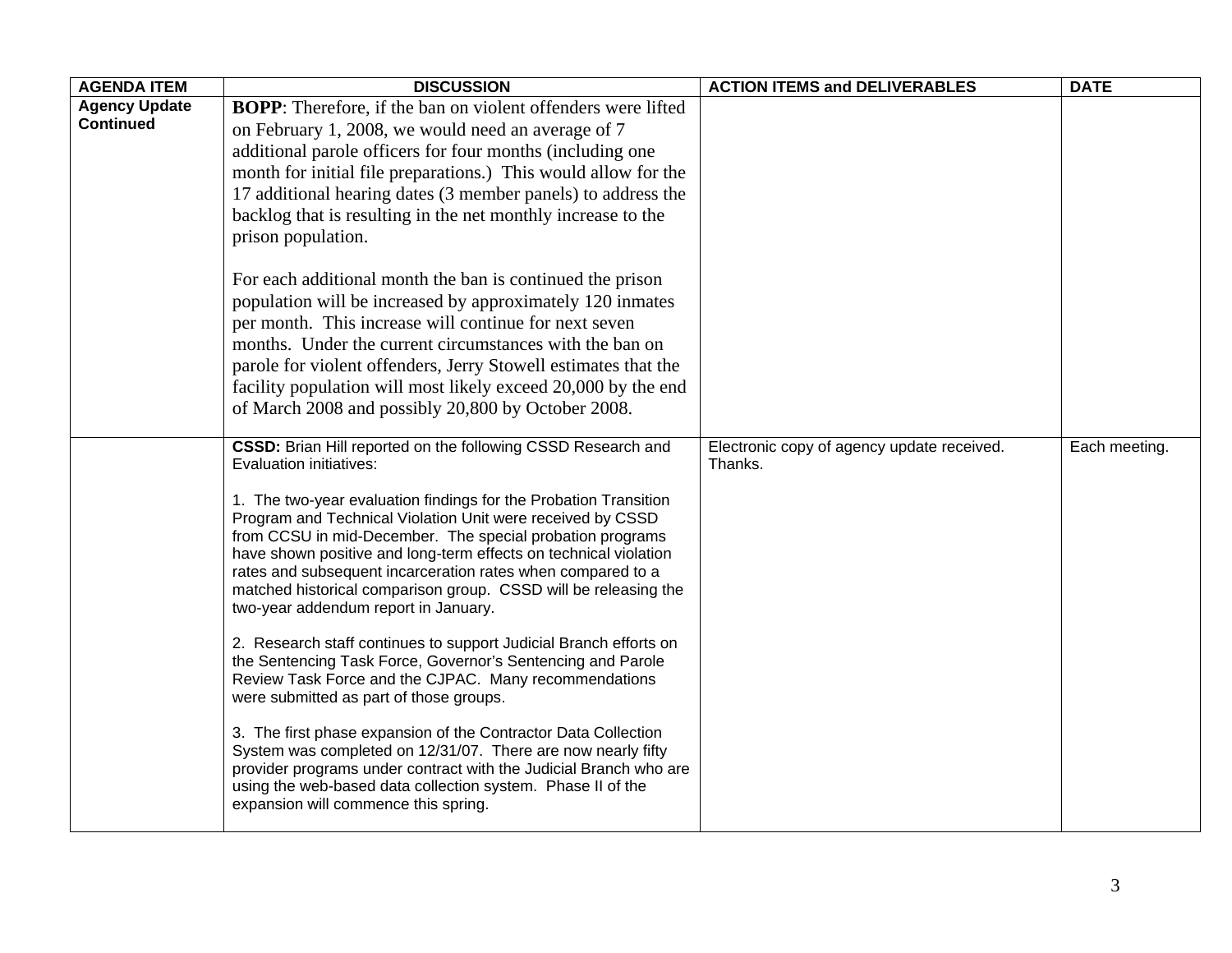| <b>AGENDA ITEM</b>                                                                          | <b>DISCUSSION</b>                                                                                                                                                                                                                                                                                                                                                                                                                                                                                                                                                                                                                                                                                                                                                                           | <b>ACTION ITEMS and DELIVERABLES</b>                                                                                                                                                                                                          | <b>DATE</b>   |
|---------------------------------------------------------------------------------------------|---------------------------------------------------------------------------------------------------------------------------------------------------------------------------------------------------------------------------------------------------------------------------------------------------------------------------------------------------------------------------------------------------------------------------------------------------------------------------------------------------------------------------------------------------------------------------------------------------------------------------------------------------------------------------------------------------------------------------------------------------------------------------------------------|-----------------------------------------------------------------------------------------------------------------------------------------------------------------------------------------------------------------------------------------------|---------------|
| <b>Agency Update</b><br><b>Continued:</b>                                                   | <b>DPS:</b> Gary Lopez reported that DPS Crime Analysis Unit has<br>hired a research analyst that will be used to train police<br>departments in NIBRS and UCR. The person will also play a role<br>in the compilation of reports and work on data quality issues of the<br>unit's reporting programs. Gary also indicated that the unit has<br>also submitted paperwork to fill a newly vacant, Associate<br>Research Analyst Position that will supervise a number of the<br>unit's reporting programs. Finally, the "New Haven Police<br>Department is hiring people in the Records Room but they are<br>still almost two year's behind in their NIBRS submissions.                                                                                                                      | Electronic copy of agency update received.<br>Thanks.                                                                                                                                                                                         | Each meeting. |
|                                                                                             | <b>DOC:</b> The DOC did not experience any significant changes in the<br>incarcerated population or offenders being supervised in the<br>community. There was a decrease of 184 sentenced incarcerated<br>inmates and a decrease of 92 un-sentenced inmates. The<br>Community had a reduction of 66 offenders supervised under<br>discretionary release programs and anticipates that number to<br>continue to decline. The DOC expects the incarcerated population<br>to increase throughout the month of January 2008 with the<br>sentenced males being the largest increase. DOC continues to<br>manage inmates in non-traditional overflow areas within our<br>Correctional facilities. Carl Robinson CI reopened two 114 beds<br>dormitories to assist with the increasing population. | Electronic copy of agency update received.<br>Thanks.                                                                                                                                                                                         | Each meeting. |
| <b>OPM Monthly</b><br><b>Correctional</b><br><b>Population</b><br><b>Indicators Report:</b> | Copies of the Draft January Monthly Correctional Population<br>Indicators Report were distributed.                                                                                                                                                                                                                                                                                                                                                                                                                                                                                                                                                                                                                                                                                          | Please send any feedback to Alyse.<br>The January Monthly Correctional Population<br>Indicators Report will be available at:<br>www.ct.gov/opm/criminaljustice/research no later<br>than by the end of business on January 15 <sup>th</sup> . | Done.         |
| <b>BOPP Monthly</b><br><b>Report:</b>                                                       | Jerry distributed copies of his November BOPP Monthly Report.<br>Alyse and Jerry have consolidated all the various worksheets into<br>one excel spreadsheet and are mocking up the tables and charts<br>into a Microsoft Word document with page numbers, an executive<br>summary and appendix with glossary and counting rules.                                                                                                                                                                                                                                                                                                                                                                                                                                                            | Jerry will update the group on progress each<br>meeting.                                                                                                                                                                                      | On-going.     |